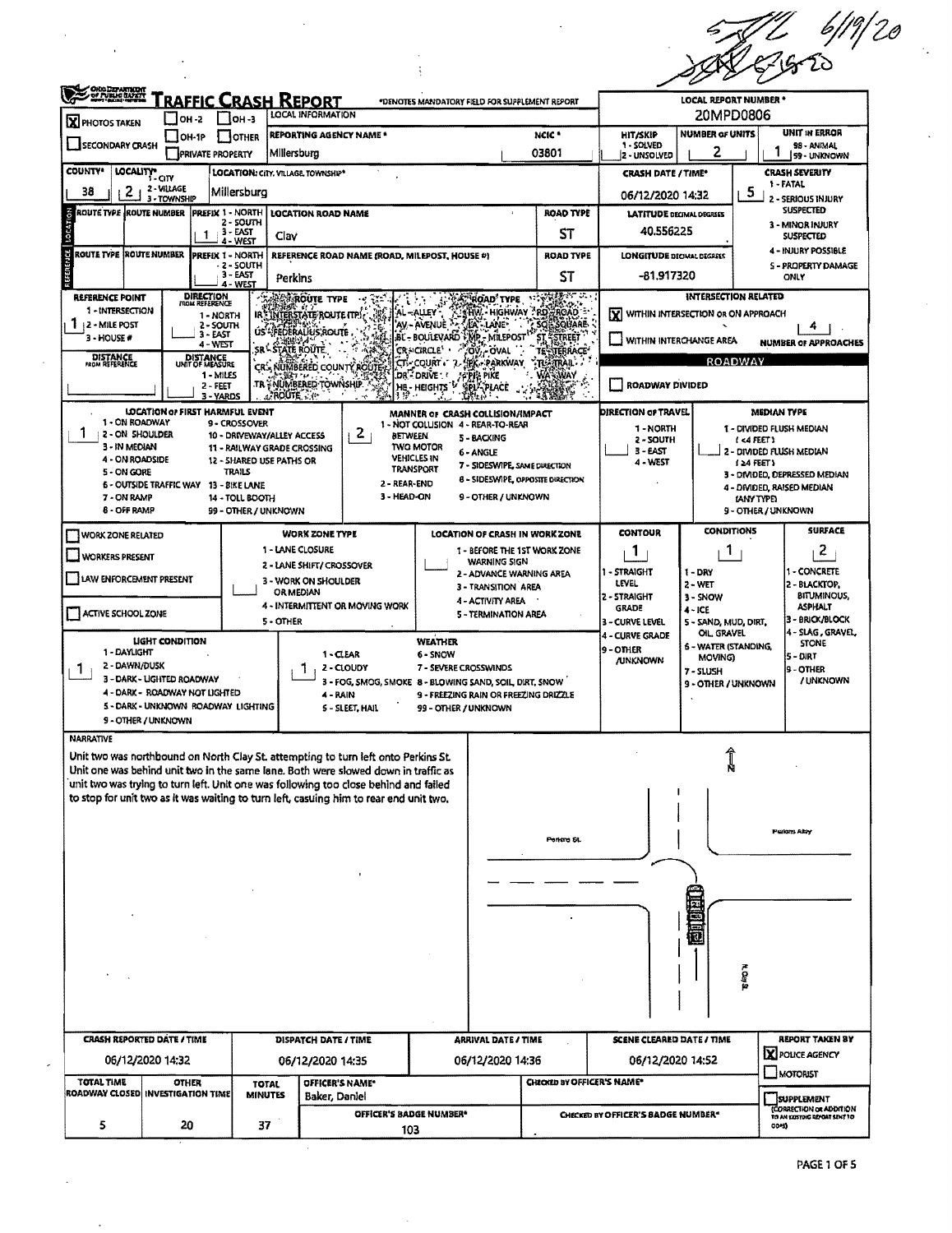JCN 6-15-20

|                                               | <b>CHING COOP ANTWOODST<br/>OF PUBLIC BAPTITY</b>                                                  |                                                             |                                                                         |                                                   |                                                        |                                                      |                                                   | <b>LOCAL REPORT NUMBER</b>                                              |  |  |  |  |
|-----------------------------------------------|----------------------------------------------------------------------------------------------------|-------------------------------------------------------------|-------------------------------------------------------------------------|---------------------------------------------------|--------------------------------------------------------|------------------------------------------------------|---------------------------------------------------|-------------------------------------------------------------------------|--|--|--|--|
|                                               |                                                                                                    |                                                             |                                                                         |                                                   |                                                        |                                                      |                                                   | 20MPD0806                                                               |  |  |  |  |
| UNIT #                                        | OWNER NAME: LAST, FIRST, MIDDLE (ElsAHE AS DRYEN)                                                  |                                                             |                                                                         | OWNER PHONE INCLUDE AREA CODE (ET SAME AS DRIVER) | DAMAGE                                                 |                                                      |                                                   |                                                                         |  |  |  |  |
|                                               | <b>CASE FARMS</b>                                                                                  |                                                             |                                                                         | 330-359-7141                                      |                                                        |                                                      | DAMAGE SCALE<br>1 - NONE<br>3 - FUNCTIONAL DAMAGE |                                                                         |  |  |  |  |
|                                               | OWNER ADDRESS: STREET, CITY, STATE, ZIP ( O SANE AS ORIVER)<br>3 1818 CR 160, WINESBURG, OH, 44690 |                                                             |                                                                         |                                                   |                                                        |                                                      | 2 - MINOR DAMAGE                                  | 4 - DISABLING DAMAGE                                                    |  |  |  |  |
|                                               | COMMERCIAL CARRIER: NAME, ADDRESS, CITY, STATE, 21P                                                |                                                             |                                                                         | COMMISCIAL CARRIER PHONE INCLUDE AREA COOF        |                                                        |                                                      | 9 - UNKNOWN                                       |                                                                         |  |  |  |  |
|                                               |                                                                                                    |                                                             |                                                                         |                                                   |                                                        |                                                      | <b>DAMAGED AREA(S)</b><br>INDICATE ALL THAT APPLY |                                                                         |  |  |  |  |
|                                               | LP STATE   LICENSE PLATE #                                                                         |                                                             | <b>VEHICLE IDENTIFICATION #</b>                                         | <b>VEHICLE YEAR</b><br><b>VEHICLE MAKE</b>        |                                                        |                                                      |                                                   |                                                                         |  |  |  |  |
|                                               | GPS4354<br>он<br>1FTMF1CM7DKD57447<br><b>INSURANCE COMPANY</b><br><b>INSURANCE POLICY #</b>        |                                                             |                                                                         |                                                   | 2013<br>COLOR                                          | FORD<br>VEHICLE MODEL                                |                                                   |                                                                         |  |  |  |  |
| <b>X</b> INSURANCE                            | <b>WESCO INSURNACE</b>                                                                             |                                                             | WPP109418307                                                            |                                                   | WHI                                                    | F-150                                                |                                                   |                                                                         |  |  |  |  |
|                                               | <b>TYPE OF USE</b>                                                                                 | IN EMERGENCY                                                | US DOT #                                                                |                                                   | TOWED BY: COMPANY NAME                                 |                                                      |                                                   |                                                                         |  |  |  |  |
| COMMERCIAL                                    | GOVERNMENT                                                                                         | <b>JRESPONSE</b><br><i><b>D OCCUPANTS</b></i>               | VEHICLE WEIGHT GVWR/GCWR                                                |                                                   | HAZARDOUS MATERIAL                                     |                                                      |                                                   |                                                                         |  |  |  |  |
| <b>INTERLOCK</b><br>DEVICE<br><b>EQUIPPED</b> | HIT/SKIP UNIT                                                                                      |                                                             | 1 - s10X LBS.<br>2 - 10,001 - 26K LBS.                                  |                                                   | CLASS <sup>#</sup><br>RELEASED                         | PLACARD ID #                                         |                                                   |                                                                         |  |  |  |  |
|                                               |                                                                                                    |                                                             | 3 - > 26X LBS.<br>12 - GOLF CART                                        |                                                   | PLACARD                                                |                                                      |                                                   |                                                                         |  |  |  |  |
|                                               | 1 - PASSENGER CAR<br>2 - PASSENGER VAN                                                             | 6 - VAN (9-15 SEATS)<br>7 - MOTORCYCLE 2-WHEELED            | 13 - SNOWMOSILE                                                         |                                                   | 18 - UMO (LIVERY VEHICLE)<br>19 - BUS (16+ PASSENGERS) | 23 - PEDESTRIAN/SKATER<br>24 - WHEELCHAIR (ANY TYPE) |                                                   |                                                                         |  |  |  |  |
|                                               | (MINIVAN)<br>UNIT TYPE 3 - SPORT UTILITY                                                           | 8 - MOTORCYCLE 3-WHEELED<br><b>9-AUTOCYCLE</b>              | 14 - SINGLE UNIT<br>TRUCK                                               | 20 - OTHER VEHICLE<br>21 - HEAVY EQUIPMENT        |                                                        | 25 - OTHER NON-MOTORIST<br>26 - BICYCLE              |                                                   |                                                                         |  |  |  |  |
|                                               | vehicle<br>4 - PICK UP                                                                             | 10 - MOPED OR MOTORIZEO<br>BICYCLE                          | 15 - SEMI-TRACTOR<br>16 - FARM EQUIPMENT                                |                                                   | 22 - ANUMAL WITH RIDER OR                              | 27 - TRAIN                                           |                                                   |                                                                         |  |  |  |  |
|                                               | S - CARGO VAN<br><b>IATV/UTV)</b>                                                                  | 11 - ALL TERRAIN VEHICLE                                    | 17 - MOTORHOME                                                          |                                                   | ANIMAL-DRAWN VEHICLE                                   | 59 - UNKNOWN OR HIT/SKIP                             |                                                   |                                                                         |  |  |  |  |
|                                               | # OF TRAILING UNITS                                                                                |                                                             |                                                                         |                                                   |                                                        |                                                      |                                                   |                                                                         |  |  |  |  |
|                                               | WAS VEHICLE OPERATING IN AUTONOMOUS<br>MODE WHEN CRASH OCCURRED?                                   |                                                             | <b>D - NO AUTOMATION</b>                                                |                                                   | 3 - CONDITIONAL AUTOMATION 9 - UNKNOWN                 |                                                      |                                                   |                                                                         |  |  |  |  |
| z                                             |                                                                                                    |                                                             | 0<br>1 - DRIVER ASSISTANCE                                              |                                                   | 4 - HIGH AUTOMATION                                    |                                                      |                                                   | 10                                                                      |  |  |  |  |
|                                               | 1-YES 2-NO 9-OTHER/UNKNOWN                                                                         |                                                             | AUTONOMOUS 2 - PARTIAL AUTOMATION 5 - FULL AUTOMATION<br>MODE LEVEL     |                                                   |                                                        |                                                      |                                                   |                                                                         |  |  |  |  |
|                                               | 1 - NONE<br>2 - TAXI                                                                               | 6 - BUS - CHARTER/TOUR<br>7 - BUS - INTERCITY               | 11 - FIRE<br>12 - MILITARY                                              | <b>16 - FARM</b>                                  | 17 - MOMING                                            | 21 - MAIL CARRIER<br>99 - OTHER / UNKNOWN            |                                                   |                                                                         |  |  |  |  |
|                                               | 3 - ELECTRONIC RIDE                                                                                | 8-BUS-SHUTTLE                                               | 13 - POLICE                                                             |                                                   | 18 - SNOW REMOVAL                                      |                                                      |                                                   |                                                                         |  |  |  |  |
| <b>SPECIAL</b>                                | <b>SHARING</b><br><b>FUNCTION 4 - SCHOOL TRANSPORT</b>                                             | 9 - BUS - OTHER<br>10 - AMBULANCE                           | 14 - PUBLIC UTILITY<br>15 - CONSTRUCTION EQUIP.                         |                                                   | 19 TOWING<br>20 - SAFETY SERVICE                       |                                                      |                                                   |                                                                         |  |  |  |  |
|                                               | 5 - 8US - TRANSIT/COMMUTER                                                                         |                                                             |                                                                         |                                                   | PATROL                                                 |                                                      |                                                   |                                                                         |  |  |  |  |
| 1                                             | 1 - NO CARGO BODY TYPE<br><b>/ NOT APPLICABLE</b>                                                  | 4 - LOGGING<br><b>S-INTERMODAL</b>                          | 7 - GRAIN/CHIPS/GRAVEL<br><b>S-POLE</b>                                 | 11 - DUMP                                         | 12 - CONCRETE MIXER                                    | 99 - OTHER / UNKNOWN                                 |                                                   |                                                                         |  |  |  |  |
| CARGO<br><b>BODY</b>                          | 2 - BUS<br>3 - VEHICLE TOWING                                                                      | <b>CONTAINER CHASSIS</b><br><b>5 - CARGOVAN</b>             | <b>S-CARGO TANK</b>                                                     |                                                   | 13 - AUTO TRANSPORTÉR                                  |                                                      |                                                   | 9 I                                                                     |  |  |  |  |
| TYPE                                          | ANOTHER MOTOR VEHICLE                                                                              | <b><i>JENCLOSED BOX</i></b>                                 | <b>10 - FLAT BED</b>                                                    |                                                   | 14 - GARBAGE/REFUSE                                    |                                                      |                                                   |                                                                         |  |  |  |  |
|                                               | 1 - TURN SIGNALS<br>2 - HEAD LAMPS                                                                 | 4 - BRAKES<br>5 - STEERING                                  | 7 - WORN OR SLICK TIRES<br><b>B - TRAILER EQUIPMENT</b>                 |                                                   | 9 - MOTOR TROUBLE<br>10 - DISABLED FROM PRIOR          | 99 - OTHER / UNKNOWN                                 |                                                   |                                                                         |  |  |  |  |
| VEHICLE<br>DEFECTS                            | 3 - TAIL LAMPS                                                                                     | <b>6 - TIRE BLOWQUT</b>                                     | <b>DEFECTIVE</b>                                                        |                                                   | <b>ACCIDENT</b>                                        |                                                      |                                                   |                                                                         |  |  |  |  |
|                                               | 1 - INTERSECTION -                                                                                 | 4 - MIDBLOCK -                                              | 7 - SHOULDER/ROADSIDE                                                   |                                                   | 10 - DRIVEWAY ACCESS                                   | 99 - OTHER / UNKNOWN                                 | $\Box$ - NO DAMAGE $[0]$                          | L. UNDERCARRIAGE [ 14 ]                                                 |  |  |  |  |
|                                               | MARKED CROSSWALK<br>HON-MOTORIT 2 - INTERSECTION -                                                 | MARKED CROSSWALK<br>5 - TRAVEL LANE -                       | <b>8 - SIDEWALK</b>                                                     |                                                   | 11 - SHARED USE PATHS<br>OR TRAILS                     |                                                      | $\Box$ . TOP [ 13 ]                               | $\Box$ - ALL AREAS [ 15 ]                                               |  |  |  |  |
| LOCATION                                      | UNMARKED CROSSWALK<br>AT IMPACT 3 - INTERSECTION - OTHER                                           | <b>OTHER LOCATION</b><br>6 - BICYCLE LANE                   | 9 - MEDIAN/CROSSING<br><b>ISLAND</b>                                    |                                                   | 12 - FIRST RESPONDER<br>AT INCIDENT SCENE              |                                                      |                                                   | $\Box$ - UNIT NOT AT SCENE(16)                                          |  |  |  |  |
|                                               | 1 - NON-CONTACT                                                                                    | 1 - STRAIGHT AHEAD                                          | 9 - LEAVING TRAFFIC                                                     |                                                   | 15 - WALKING, RUNNING,                                 | 21 - STANDING OUTSIDE                                |                                                   | <b>INITIAL POINT OF CONTACT</b>                                         |  |  |  |  |
|                                               | 2 - NON-COLLISION                                                                                  | 2 - BACKING<br>3 - CHANGING LANES                           | LANE<br>10 - PARKED                                                     |                                                   | JOGGING PLAYING<br>15 - WORKING                        | DISABLED VEHICLE<br>99 - OTHER / UNKNOWN             | 0 - NO DAMAGE                                     | 14 - UNDERCARRIAGE                                                      |  |  |  |  |
|                                               | 3 - STRIKING                                                                                       | 4 - OVERTAKING/PASSING<br>PRE-CRASH - 5 - MAKING RIGHT TURN | 11 - SLOWING OR STOPPED<br>IN TRAFFIC                                   |                                                   | 17 - PUSHING VEHICLE<br>18 - APPROACHING OR            |                                                      | 12<br>DIAGRAM                                     | 1-12 - REFER TO UNIT 15 - VEHICLE NOT AT SCENE                          |  |  |  |  |
|                                               | <b>ACTION 4-STRUCK</b><br>5 - BOTH STRIKING                                                        | <b>ACTIONS 6 - MAKING LEFT TURN</b><br>7 - MAKING U-TURN    | 12 - DRIVERLESS<br>13 - NEGOTIATING A CURVE                             |                                                   | LEAVING VEHICLE<br>19 - STANDING                       |                                                      | <b>13 - TOP</b>                                   | 99 - UNKNOWN                                                            |  |  |  |  |
|                                               | <b>A STRUCK</b><br>9 - OTHER / UNXNOWN                                                             | <b>B-ENTERING TRAFFIC</b><br>LANE                           | 14 - ENTERING OR CROSSING 20 - OTHER NON-MOTORIST<br>SPECIFIED LOCATION |                                                   |                                                        |                                                      |                                                   | TRAFFIC                                                                 |  |  |  |  |
|                                               | 1 - NONE                                                                                           |                                                             | 8 - FOLLOWING TOO CLOSE 13 - IMPROPER START FROM                        |                                                   | <b>18 - OPERATING DEFECTIVE</b>                        | 23 - OPENING DOOR INTO                               | <b>TRAFFICWAY FLOW</b>                            | TRAFFIC CONTROL                                                         |  |  |  |  |
|                                               | 2 - FAILURE TO YIELD<br>3 - RAN RED LIGHT                                                          | <b>IACDA</b><br>9 - IMPROPER LANE                           | A PARKED POSITION<br>14 - STOPPED OR PARKED                             |                                                   | <b>EQUIPMENT</b><br>19 - LOAD SHIFTING                 | <b>ROADWAY</b><br>99 - OTHER IMPROPER                | 1-ONE-WAY<br>2 - TWO-WAY                          | 1 - ROUNDASOUT 4 - STOP SIGN                                            |  |  |  |  |
| 8                                             | 4 - RAN STOP SIGN<br>S - UNSAFE SPEED                                                              | <b>CHANGE</b><br>10 - IMPROPER PASSING                      | <b>FLEGALLY</b><br>15 - SWERVING TO AVOID                               |                                                   | /FALLING/SPILLING<br>20 - IMPROPER CRDSSING            | action                                               | z                                                 | 2 - SIGNAL<br>S-YIELD SIGN<br>6<br>3 - FLASHER<br><b>6 - NO CONTROL</b> |  |  |  |  |
|                                               | CONTRIBUTING 6 - IMPROPER TURN<br><b>CIRCUMSTANCES</b> , LEFT OF CENTER                            | 11 - DROVE OFF ROAD<br>12 - IMPROPER BACKING                | 16 - WRONG WAY<br>17 - VISION OBSTRUCTION                               |                                                   | 21 - LYING IN ROADWAY<br>22 - NOT DISCERNIBLE          |                                                      | # OF THROUGH LANES                                | RAIL GRADE CROSSING                                                     |  |  |  |  |
|                                               |                                                                                                    |                                                             |                                                                         |                                                   |                                                        |                                                      | <b>ON ROAD</b>                                    | 1 - NOT INVLOVED                                                        |  |  |  |  |
| ۸E                                            | <b>SEOUENCE OF EVENTS</b>                                                                          |                                                             | -- EVENTS-                                                              |                                                   |                                                        | الموشر الأستسامين يتبور                              | 2                                                 | 2 - INVOLVED-ACTIVE CROSSING<br>3 - INVOLVED-PASSIVE CROSSING           |  |  |  |  |
| 20                                            | 1 - OVERTURN/ROLLOVER<br>2 - FIRE/EXPLOSION                                                        | 7 - SEPARATION OF UNITS<br><b>8 - RAN OFF ROAD RIGHT</b>    | 12 - DOWNHILL RUNAWAY<br>13 - OTHER NON-COLLISION 20 - MOTOR VEHICLE IN |                                                   | 19 - ANIMAL-OTHER                                      | 23 - STRUCK BY FALUNG,<br>SHIFTING CARGO OR          |                                                   |                                                                         |  |  |  |  |
|                                               | 3 - IMMERSION<br>4 - JACKKNIFE                                                                     | 9 - RAN OFF ROAD LEFT<br>10 - CROSS MEDIAN                  | 14 - PEDESTRIAN<br>15 - PEDALCYQE                                       |                                                   | <b>TRANSPORT</b><br>21 - PARKED MOTOR                  | ANYTHING SET IN<br>MOTION BY A MOTOR                 |                                                   | UNIT / NON-MOTORIST DIRECTION<br><b>5 - NORTHEAST</b><br>1 - NORTH      |  |  |  |  |
|                                               | 5 - CARGO / EQUIPMENT<br>LOSS OR SHIFT                                                             | 11 - CROSS CENTERLINE -<br>OPPOSITE DIRECTION               | 16 - RAILWAY VEHICLE<br>17 - ANIMAL - FARM                              |                                                   | VEHICLE<br>22 - WORK ZONE                              | VEHICLE<br>24 - OTHER MOVABLE<br>OBIECT              |                                                   | <b>6 - NORTHWEST</b><br>2 - SOUTH                                       |  |  |  |  |
|                                               | 6 - EQUIPMENT FAILURE                                                                              | OF TRAVEL                                                   | 18 - ANIMAL - OFER                                                      |                                                   | MAINTENANCE<br><b>EQUIPMENT</b>                        |                                                      | $\epsilon$<br>FROM I<br>10                        | $3 - 0057$<br>7 - SOUTHEAST<br>4 - WEST<br><b>B-SOUTHWEST</b>           |  |  |  |  |
|                                               | 25 - IMPACT ATTENUATOR 31 - GUARDRAIL END                                                          |                                                             | - COLLISION WITH FIXED OBJECT - STRUCK -<br>3B - OVERHEAD SIGN POST     |                                                   | 45 - EMBANKMENT                                        | $-$<br>-- - -<br>52 - BUILDING                       |                                                   | 9 - OTHER / UNKNOWN                                                     |  |  |  |  |
|                                               | / CRASH CUSHION<br>26 - BRIDGE OVERHEAD                                                            | 32 - PORTABLE BARRIER<br>33 - MEDIAN CABLE BARRIER          | 39 - UGHT / LUMINARIES<br><b>SUPPORT</b>                                | <b>46 - FENCE</b>                                 | 47 - MAILBOX                                           | 53 - TUMMEL<br><b>S4 - OTHER FIXED</b>               | UNIT SPEED                                        | DETECTED SPEED                                                          |  |  |  |  |
|                                               | STRUCTURE<br><b>BRIDGE PIER OR</b>                                                                 | 34 - MEDIAN GUARDRAIL<br><b>BARRIER</b>                     | 40 - UTILITY POLE<br>41 - OTHER POST, POLE                              | 48 - TAEE                                         | 49 - FIRE HYDRANT                                      | OBJECT<br>99 - OTHER / UNKNOWN                       | 5                                                 | 1 - STATED / ESTIMATED SPEED                                            |  |  |  |  |
|                                               | ABUTMENT<br>28 - SRIDGE PARAPET                                                                    | 35 - MEDIAN CONCRETE<br>BARRIER                             | OR SUPPORT<br>42 - CULVERT                                              |                                                   | 50 - WORK ZONE<br><b>'MAINTENANCE</b>                  |                                                      |                                                   |                                                                         |  |  |  |  |
|                                               | 29 - BRIDGE AAIL<br>30 - GUARDRAR FACE                                                             | 36 - MEDIAN OTHER BARRIER<br>37 - TRAFFIC SIGN POST         | 43 - CURB<br><b>44 - DITCH</b>                                          | 51 - WALL                                         | <b>EQUIPMENT</b>                                       |                                                      | POSTED SPEED                                      | 2 - CALCULATED / EDR                                                    |  |  |  |  |
|                                               | FIRST HARMFUL EVENT                                                                                |                                                             | MOST HARMFUL EVENT                                                      |                                                   |                                                        |                                                      | 25                                                | 3 - UNDETERMINED                                                        |  |  |  |  |
|                                               |                                                                                                    |                                                             |                                                                         |                                                   |                                                        |                                                      |                                                   |                                                                         |  |  |  |  |

 $\mathbf{r}$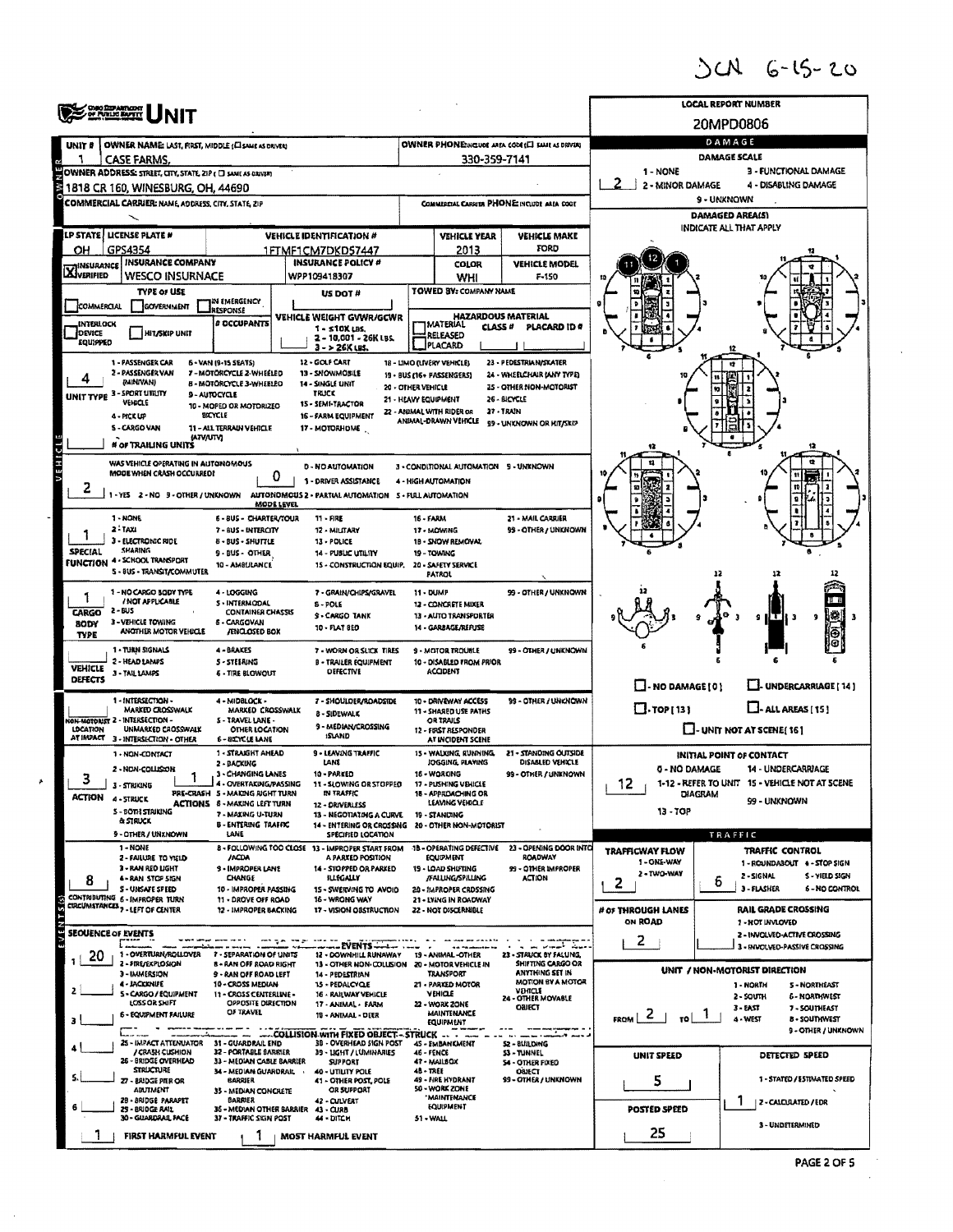## JCN 6-15-20

| OND DEPARTMENT                  |                                                                                     |                                                          |                   |                                                                                                   |                                            |                                                         |                                                            | LOCAL REPORT NUMBER                        |                                                                           |  |  |  |  |
|---------------------------------|-------------------------------------------------------------------------------------|----------------------------------------------------------|-------------------|---------------------------------------------------------------------------------------------------|--------------------------------------------|---------------------------------------------------------|------------------------------------------------------------|--------------------------------------------|---------------------------------------------------------------------------|--|--|--|--|
|                                 |                                                                                     |                                                          |                   |                                                                                                   |                                            |                                                         |                                                            |                                            | 20MPD0806                                                                 |  |  |  |  |
|                                 | UNIT #   OWNER NAME: LAST, FIRST, MIDDLE (CISAME AS DRIVER)                         |                                                          |                   |                                                                                                   |                                            |                                                         | OWNER PHONEINCLUDE AREA COOR (C) MAIL AS DRIVERS           |                                            | DAMAGE                                                                    |  |  |  |  |
| 2                               | CARPENTER, DOROTHY, F<br>OWNER ADDRESS: STREET, CITY, STATE, ZIP ( D SAME AS DRYING |                                                          |                   |                                                                                                   |                                            | 330-231-5755                                            |                                                            | $1 - NONE$                                 | DAMAGE SCALE<br>3 - FUNCTIONAL DAMAGE                                     |  |  |  |  |
|                                 | 208 N CLAY ST., MILLERSBURG, OH, 44654                                              |                                                          |                   |                                                                                                   |                                            |                                                         |                                                            | 2<br>2 - MINOR DAMAGE                      | 4 - DISABUNG DAMAGE                                                       |  |  |  |  |
|                                 | COMMERCIAL CARRIER: NAME ADDRESS, CITY, STATE, ZIP                                  |                                                          |                   |                                                                                                   |                                            |                                                         | COMMERCIAL CARRIER PHONE: INCLUDE AREA-COOK                | 9 - UNKNOWN                                |                                                                           |  |  |  |  |
|                                 |                                                                                     |                                                          |                   |                                                                                                   |                                            |                                                         |                                                            | DAMAGED AREA(S)<br>INDICATE ALL THAT APPLY |                                                                           |  |  |  |  |
|                                 | LP STATE   LICENSE PLATE #                                                          |                                                          |                   | VEHICLE IDENTIFICATION #                                                                          | <b>VEHICLE YEAR</b><br><b>VEHICLE MAKE</b> |                                                         |                                                            |                                            |                                                                           |  |  |  |  |
| он                              | <b>HRW6498</b><br><b>INSURANCE COMPANY</b>                                          |                                                          |                   | 2C4RDGBG7CR258220<br>INSURANCE POLICY #                                                           |                                            | 2012<br>COLOR                                           | DODGE<br><b>VEHICLE MODEL</b>                              |                                            |                                                                           |  |  |  |  |
| <b>X</b> I <sup>INSURANCE</sup> | ERIE INSURANCE                                                                      |                                                          |                   | Q05-7908548                                                                                       |                                            | GRY                                                     | CARAVAN                                                    |                                            |                                                                           |  |  |  |  |
|                                 | <b>TYPE OF USE</b>                                                                  | IN EMERGENCY                                             |                   | US DOT #                                                                                          |                                            | TOWED BY: COMPANY NAME                                  |                                                            |                                            |                                                                           |  |  |  |  |
| COMMERCIAL                      | GOVERNMENT                                                                          | RESPONSE                                                 |                   | VEHICLE WEIGHT GVWR/GCWR                                                                          |                                            | HAZARDOUS MATERIAL                                      |                                                            |                                            |                                                                           |  |  |  |  |
| INTERLOCK<br> DEVICE            | <b>HIT/SKIP UNIT</b>                                                                | # OCCUPANTS                                              |                   | 1 - ≤10K LBS.<br>2 - 10.001 - 26K LBS.                                                            |                                            | $Class \theta$<br>RELEASED                              | <b>PLACARD ID #</b>                                        |                                            |                                                                           |  |  |  |  |
| <b>EQUIPPED</b>                 |                                                                                     |                                                          |                   | 3 - > 26K LBS.                                                                                    |                                            | PLACARD                                                 |                                                            |                                            |                                                                           |  |  |  |  |
|                                 | 1 - PASSENGER CAR<br>2 - PASSENGER VAN                                              | 6 - VAN (9-15 SEATS)<br>7 - MOTORCYCLE 2-WHEELED         |                   | <b>12 - GOLF CART</b><br>13 - SNOWMOBILE                                                          |                                            | 18 - LIMO (LIVERY VEHICLE)<br>19 - BUS (16+ PASSENGERS) | 23 - PEDESTRIAN/SKATER<br>24 - WHEELCHAIR (ANY TYPE)       |                                            |                                                                           |  |  |  |  |
|                                 | (MINIVAN)<br>UNIT TYPE 3 - SPORT UTILITY                                            | 8 - MOTORCYCLE 3-WHEELED<br><b>9-AUTOCYCLE</b>           |                   | 14 - SINGLE UNIT<br>20 - OTHER VEHICLE<br><b>TRUCK</b>                                            |                                            |                                                         | 25 - CITHER NON-MOTORIST                                   |                                            | n<br>$\boldsymbol{\omega}$                                                |  |  |  |  |
|                                 | VEHICLE                                                                             | 10 - MOPED OR MOTORIZED                                  |                   | 15 - SEMI-TRACTOR                                                                                 |                                            | 21 - HEAVY EQUIPMENT<br>22 - ANIMAL WITH RIDER OR       | 26 - 81CYCLE<br>27 - TRAIN                                 |                                            | ö                                                                         |  |  |  |  |
|                                 | 4 - PICK UP<br>S - CARGO VAN                                                        | <b>SICYCLE</b><br>11 - ALL TERRAIN VEHICLE               |                   | 16 - FARM EQUIPMENT<br>17 - MOTORHOME                                                             |                                            | ANIMAL-DRAWN VEHICLE                                    | 99 - UNKNOWN OR HIT/SKIP                                   |                                            |                                                                           |  |  |  |  |
|                                 | <b><i>(ATVAJTV)</i></b><br># OF TRAILING UNITS                                      |                                                          |                   |                                                                                                   |                                            |                                                         |                                                            |                                            |                                                                           |  |  |  |  |
|                                 | WAS VEHICLE OPERATING IN AUTONOMOUS                                                 |                                                          |                   | 0 - NO AUTOMATION                                                                                 |                                            | 3 - CONDITIONAL AUTOMATION 9 - UNXNOWN                  |                                                            |                                            |                                                                           |  |  |  |  |
|                                 | MODE WHEN CRASH OCCURRED?                                                           |                                                          | O                 | 1 - DRIVER ASSISTANCE                                                                             |                                            | 4 - HIGH AUTOMATION                                     |                                                            |                                            | Ħ                                                                         |  |  |  |  |
| 2                               | 1-YES 2-NO 9-OTHER / UNKNOWN AUTONOMOUS 2- PARTIAL AUTOMATION 5-FULL AUTOMATION     |                                                          | <b>MODE LEVEL</b> |                                                                                                   |                                            |                                                         |                                                            |                                            | 49                                                                        |  |  |  |  |
|                                 | $1 - RIONE$                                                                         | 6 - BUS - CHARTER/TOUR                                   |                   | 11 - FIRE                                                                                         | 16 - FARM                                  |                                                         | 21 - MAIL CARRIER                                          |                                            |                                                                           |  |  |  |  |
|                                 | $2 - 7/32$                                                                          | 7 - BUS - INTERCITY                                      |                   | 12 - MILITARY                                                                                     |                                            | 17 - MOWING                                             | 99 - OTHER / UNKNOWN                                       |                                            |                                                                           |  |  |  |  |
| <b>SPECIAL</b>                  | 3 - ELECTRONIC RIDE<br><b>SHARING</b>                                               | <b>B-BUS-SHUTTLE</b><br>9-BUS-OTHER                      |                   | 13 - POLICE<br>14 - PUBLIC UTILITY                                                                |                                            | 18 - SNOW REMOVAL<br>19 - TOWING                        |                                                            |                                            |                                                                           |  |  |  |  |
| FUNCTION                        | 4 - SCHOOL TRANSPORT<br>5 - BUS - TRANSIT/COMMUTER                                  | 10 - AMBULANCE                                           |                   | 15 - CONSTRUCTION EQUIP.                                                                          |                                            | 20 - SAFETY SERVICE<br>PATROL                           |                                                            |                                            |                                                                           |  |  |  |  |
|                                 | 1 - NO CARGO BODY TYPE                                                              | 4 - LOGGING                                              |                   | 7 - GRAIN/CHIPS/GRAVEL                                                                            | 11 - DUMP                                  |                                                         | 99 - OTHER / UNKNOWN                                       |                                            |                                                                           |  |  |  |  |
| CARGO                           | / NOT APPUCABLE<br>2 - 80S                                                          | <b>S - INTERMODAL</b><br><b>CONTAINER CHASSIS</b>        |                   | <b>B</b> - POLE                                                                                   |                                            | 12 - CONCRETE MIXER                                     |                                                            |                                            |                                                                           |  |  |  |  |
| <b>BODY</b>                     | 3 - VEHICLE TOWING                                                                  | 6 - CARGOVAN                                             |                   | 9-CARGO TANK<br><b>10 - FLAT BED</b>                                                              |                                            | 13 - AUTO TRANSPORTER<br>14 - GARBAGE/REFUSE            |                                                            |                                            | œ<br>ıτ<br>9 H                                                            |  |  |  |  |
| <b>TYPE</b>                     | ANOTHER MOTOR VEHICLE                                                               | /ENCLOSED BOX                                            |                   |                                                                                                   |                                            |                                                         |                                                            |                                            | Θ<br>Θ                                                                    |  |  |  |  |
| <b>VEHICLE</b>                  | 1 - TURN SIGNALS<br>2 - HEAD LAMPS                                                  | 4 - BRAXES<br>5 - Steering                               |                   | 7 - WORN OR SLICK TIRES<br><b>B-TRAILER EQUIPMENT</b>                                             |                                            | 9 - MOTOR TROUBLE<br>10 - DISABLED FROM PRIOR           | 99 - OTHER / UNKNOWN                                       |                                            |                                                                           |  |  |  |  |
| DEFECTS                         | 3 - TAIL LAMPS                                                                      | <b>6 - TIRE BLOWOUT</b>                                  |                   | DEFECTIVE                                                                                         |                                            | <b>ACCIDENT</b>                                         |                                                            | $\square$ - NO DAMAGE(0)                   | U-UNDERCARRIAGE[14]                                                       |  |  |  |  |
|                                 | 1 - INTERSECTION -                                                                  | 4 - MIDBLOCK -                                           |                   | 7 - SHOULDER/ROADSIDE                                                                             |                                            | 10 - DRIVEWAY ACCESS                                    | 99 - OTHER / UNKNOWN                                       |                                            |                                                                           |  |  |  |  |
| Holl-                           | <b>MARKED CROSSWALK</b><br>2 - INTERSECTION -                                       | MARKED CROSSWALK<br>5 - TRAVEL LANE -                    |                   | <b>B-SIDEWALK</b>                                                                                 |                                            | 11 - SHARED USE PATHS<br><b>OR TRAILS</b>               |                                                            | $\Box$ . TOP [ 13 ]                        | $\Box$ - ALL AREAS [15]                                                   |  |  |  |  |
| <b>MOTERIST</b><br>LOCATION     | UNIMARKED CROSSWALK<br>3 - INTERSECTION - OTHER                                     | OTHER LOCATION<br><b>6 - BICYCLE LANE</b>                |                   | 9 - MEDIAN/CROSSING<br>ISLAND                                                                     |                                            | 12 - FIRST RESPONDER<br>AT INCIDENT SCENE               |                                                            |                                            | $\Box$ - UNIT NOT AT SCENE [16]                                           |  |  |  |  |
|                                 | 1 - NON-CONTACT                                                                     | 1 - STRAIGHT AHEAD                                       |                   | 9 - LEAVING TRAFFIC                                                                               |                                            | 15 - WALKING, RUNNING,                                  | 21 - STANDING OUTSIDE                                      |                                            | INITIAL POINT OF CONTACT                                                  |  |  |  |  |
|                                 | 2 - NON-COLLISION<br>5                                                              | 2 - BACKING<br>. 3 - CHANGING LANES                      |                   | LANE<br>10 - PARKED                                                                               |                                            | JOGGING, PLAYING<br>16 - WORKING                        | DISABLED VEHICLE<br><b>99 - OTHER / UNKNOWN</b>            | 0 - NO DAMAGE                              | <b>14 - UNDERCARRIAGE</b>                                                 |  |  |  |  |
|                                 | 3 - STRIKING                                                                        | 4 - OVERTAKING/PASSING<br>PRE-CRASH S. MAXING RIGHT TURN |                   | 11 - SLOWING OR STOPPED<br><b>IN TRAFFIC</b>                                                      |                                            | 17 - PUSHING VEHICLE<br>18 - APPROACHING OF             |                                                            | 6<br>DIAGRAM                               | 1-12 - REFER TO UNIT 15 - VEHICLE NOT AT SCENE                            |  |  |  |  |
| ACTION                          | 4 - STAUCK<br>5 - BOTH STRILING                                                     | <b>ACTIONS 6 - MAXING LEFT TURN</b><br>7 - MAKING U-TURN |                   | 12 - DRIVERLESS<br>13 - NEGOTIATING A CURVE                                                       |                                            | LEAVING VEHICLE<br><b>19 - STANDING</b>                 |                                                            | 99 - UNKNOWN<br>$13 - TOP$                 |                                                                           |  |  |  |  |
|                                 | & STRUCK                                                                            | <b>B-ENTERING TRAFFIC</b><br>LANE                        |                   | 14 - ENTERING OR CROSSING                                                                         |                                            | 20 - OTHER NON-MOTORIST                                 |                                                            |                                            | TRAFFIC                                                                   |  |  |  |  |
|                                 | 9 - OTHER / UNXNOWN<br>1 - NONE                                                     |                                                          |                   | SPECIFIED LOCATION<br>8-FOLLOWING TOO CLOSE 13- IMPROPER START FROM                               |                                            | 18 - OPERATING DEFECTIVE                                | 23 - OPENING DOOR INTO                                     | <b>TRAFFICWAY FLOW</b>                     | TRAFFIC CONTROL                                                           |  |  |  |  |
|                                 | 2 - FAILURE TO YIELD<br>3 - RAN RED LIGHT                                           | /ACDA<br>9 - IMPROPER LANE                               |                   | A PARKED POSITION<br>14 - STOPPED OR PARKED                                                       |                                            | · EQUIPMENT<br>19 - LOAD SHIFTING                       | <b>ROADWAY</b><br>99 - OTHER IMPROPER                      | 1 - ONE-WAY                                | 1 - ROUNDABOUT 4 - STOP SIGN                                              |  |  |  |  |
|                                 | 4 - RAN STOP SIGN<br>S - UNSAFE SPEED-                                              | CHANGE<br>10 - IMPROPER PASSING                          |                   | <b>ILLEGALLY</b><br>15 - SWERVING TO AVOID                                                        |                                            | <b>FALUNG/SPILLING</b><br>20 - IMPROPER CROSSING        | <b>ACTION</b>                                              | 2 - TWO-WAY<br>z                           | 2 - SIGNAL<br>S - VIELD SIGN<br>6<br>3 - FLASHER<br><b>6 - NO CONTROL</b> |  |  |  |  |
|                                 | CONTRIBUTING 6-IMPROPER TURN<br>CIACUMSTANCES <sub>7 - LEFT OF CENTER</sub>         | 11 - DROVE OFF ROAD                                      |                   | 16 - WRONG WAY                                                                                    |                                            | 21 - LYING IN ROADWAY                                   |                                                            |                                            | · RAIL GRADE CROSSING                                                     |  |  |  |  |
|                                 |                                                                                     | 12 - IMPROPER BACIONG                                    |                   | 17 - VISION OBSTRUCTION                                                                           |                                            | 22 - NOT DISCERNISLE                                    |                                                            | # OF THROUGH LANES<br>ON ROAD              | 1 - NOT INVLOVED                                                          |  |  |  |  |
| e ki                            | SEQUENCE OF EVENTS<br>Г.                                                            |                                                          |                   |                                                                                                   |                                            |                                                         |                                                            | $\overline{c}$                             | 2 - INVOLVED-ACTIVE CROSSING                                              |  |  |  |  |
| 20                              | 1 - OVERTURN/ROLLOVER<br>2 - FIRE/EXPLOSION                                         | 7 - SEPARATION OF UNITS<br><b>B - RAN OFF ROAD RIGHT</b> |                   | $\cdot$ EVENTS $\cdot$<br>12 - DOWNHILL RUNAWAY<br>13 - OTHER NON-COLLISION 20 - MOTOR VEHICLE IN |                                            | 19 - ANIMAL -OTHER                                      | a sa malam<br>23 - STRUCK BY FALLING,<br>SHIFTING CARGO OR |                                            | 3 - INVOLVED-PASSIVE CROSSING                                             |  |  |  |  |
|                                 | 3 - IMMERSION                                                                       | 9 - RAN OFF ROAD LEFT                                    |                   | 14 - PEDESTRIAN                                                                                   |                                            | <b>TRANSPORT</b>                                        | ANYTHING SET IN<br><b>MOTION BY A MOTOR</b>                |                                            | UNIT / NON-MOTORIST DIRECTION                                             |  |  |  |  |
|                                 | 4 - IACKKNIFE<br>S - CARGO / EQUIPMENT                                              | 10 - CROSS MEDIAN<br>11 - CROSS CENTERUNE -              |                   | 15 - PEDALCYCLE<br>16 - RAILWAY VEHICLE                                                           |                                            | 21 - PARKED MOTOR<br>VEHICLE                            | VEHICLE<br>24 - OTHER MOVABLE                              |                                            | 1-NORTH<br>S-NORTHEAST<br>6 - NORTHWEST<br>$2 - 50$ UTH                   |  |  |  |  |
|                                 | <b>LDSS OR SHIFT</b><br>6 - EQUIPMENT FAILURE                                       | OPPOSITE DIRECTION<br>OF TRAVEL                          |                   | 17 - ANIMAL - FARM<br>TB - ANIMAL - DEER                                                          |                                            | 22 - WORK ZONE<br><b>MAINTENANCE</b>                    | OBIECT                                                     | $\epsilon$<br>FROM<br>TO                   | $3 - EAT$<br>7 - SOUTHEAST<br>4 - WEST<br><b>B-SOUTHWEST</b>              |  |  |  |  |
| 3                               | me cares                                                                            |                                                          |                   | COLLISION WITH FIXED OBJECT - STRUCK                                                              |                                            | EQUIPMENT                                               |                                                            |                                            | 9 - OTHER / UNKNOWN                                                       |  |  |  |  |
|                                 | 25 - IMPACT ATTENUATOR 31 - GUARDRAIL END<br>/ CRASH CUSHION                        | 32 - PORTABLE BARRIER                                    |                   | 38 - OVERHEAD SIGN POST<br>39 - UGHT / LUMINARIES                                                 | 46 - FENCE                                 | 45 - EMBANKMENT                                         | 52 - BUILDING<br>53 - TURNEL                               | UNIT SPEED                                 | DETECTED SPEED                                                            |  |  |  |  |
|                                 | 26 - SRIDGE OVERHEAD<br><b>STRUCTURE</b>                                            | 33 - MEDIAN CABLE BARRIER<br>34 - MEDIAN GUARDRAIL       |                   | <b>SUPPORT</b><br>40 - UTILITY POLE                                                               | 48 - TREE                                  | 47 - MAILBOX                                            | <b>S4 - OTHER FIXED</b><br><b>OBJECT</b>                   |                                            |                                                                           |  |  |  |  |
|                                 | 27 - ARIDGE PIER OR<br><b>ABUTMENT</b>                                              | <b>BARRIER</b><br>35 - MEDIAN CONCRETE                   |                   | 41 - OTHER POST, POLE<br>OR SUPPORT                                                               |                                            | 49 - FIRE HYDRANT<br>50 - WORK ZONE                     | 99 - OTHER / UNKNOWN                                       | 5                                          | 1 - STATED / ESTIMATED SPEED                                              |  |  |  |  |
|                                 | 28 - BRIDGE PARAPET<br>29 - BRIDGE RAIL                                             | <b>BARRIER</b><br>36 - MEDIAN OTHER BARRIER 43 - CURB    |                   | 42 - CULVERT                                                                                      |                                            | MAINTENANCE<br>EQUIPMENT                                |                                                            | POSTED SPEED                               | 2 - CALCULATED / EDR                                                      |  |  |  |  |
|                                 | 30 - GUARDRAIL FACE                                                                 | 37 - TRAFFIC SIGN POST                                   |                   | 44 - DITCH                                                                                        | 51 - WALL                                  |                                                         |                                                            |                                            | 3 - UNDETERMINED                                                          |  |  |  |  |
|                                 | <b>FIRST HARMFUL EVENT</b>                                                          |                                                          |                   | MOST HARMFUL EVENT                                                                                |                                            |                                                         |                                                            | 25                                         |                                                                           |  |  |  |  |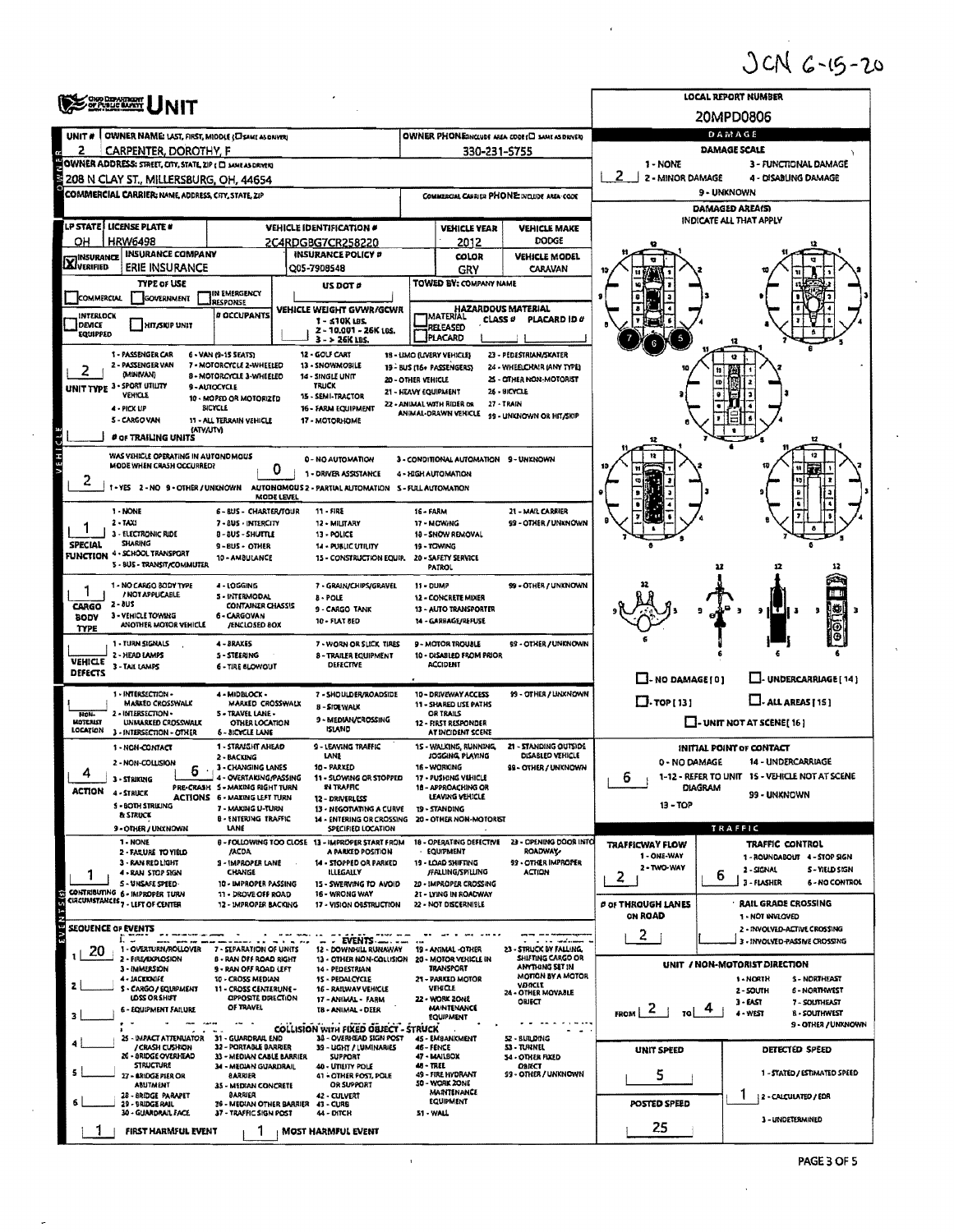J CN 6-1520

 $\sum_{i=1}^{n}$ 

|                                                    | <b>SERRICH MOTORIST / NON-MOTORIST</b> |                                                                                                                                                                                                                                  |                                                |                                                          |                               |                                                |                          |                                                                                                                                                                                                                                     | <b>LOCAL REPORT NUMBER</b><br>20MPD0806                                |                                             |                                                         |                       |                                                                               |                                          |                               |  |  |
|----------------------------------------------------|----------------------------------------|----------------------------------------------------------------------------------------------------------------------------------------------------------------------------------------------------------------------------------|------------------------------------------------|----------------------------------------------------------|-------------------------------|------------------------------------------------|--------------------------|-------------------------------------------------------------------------------------------------------------------------------------------------------------------------------------------------------------------------------------|------------------------------------------------------------------------|---------------------------------------------|---------------------------------------------------------|-----------------------|-------------------------------------------------------------------------------|------------------------------------------|-------------------------------|--|--|
| UNIT #                                             | NAME: LAST, FIRST, MIDDLE              |                                                                                                                                                                                                                                  |                                                |                                                          |                               |                                                |                          |                                                                                                                                                                                                                                     |                                                                        |                                             | DATE OF BIRTH<br>AGE<br><b>GENDER</b>                   |                       |                                                                               |                                          |                               |  |  |
|                                                    |                                        | FIGUEROA, NORLAN, R                                                                                                                                                                                                              |                                                |                                                          |                               |                                                |                          |                                                                                                                                                                                                                                     |                                                                        |                                             |                                                         | 42<br>07/21/1977<br>м |                                                                               |                                          |                               |  |  |
|                                                    | ADDRESS: STREET, CITY, STATE, ZIP      |                                                                                                                                                                                                                                  |                                                |                                                          |                               |                                                |                          |                                                                                                                                                                                                                                     | <b>CONTACT PHONE - INCLUDE AREA CODE</b>                               |                                             |                                                         |                       |                                                                               |                                          |                               |  |  |
|                                                    |                                        | 24 S. CRAWFORD ST. , MILLERSBURG, OH, 44654                                                                                                                                                                                      |                                                |                                                          |                               |                                                |                          |                                                                                                                                                                                                                                     |                                                                        | 330-231-0973                                |                                                         |                       |                                                                               |                                          |                               |  |  |
| и.<br><b>INJURIES</b>                              | INJURED<br>TAKEN                       | <b>EMS AGENCY (NAME)</b>                                                                                                                                                                                                         | INJURED TAKEN TO; MIGICAL FACILITY (NAME CITY) |                                                          |                               |                                                | SAFETY EQUIPMENT<br>USED |                                                                                                                                                                                                                                     | SEATING<br><b>BOT-COMPLIANT</b><br>POSITION                            |                                             |                                                         | AIR BAG USAGE         | <b>LIECTION</b>                                                               | TRAPPED                                  |                               |  |  |
| 5                                                  | B٧<br>، 1،                             |                                                                                                                                                                                                                                  |                                                |                                                          |                               | 4                                              |                          | <b>IMC HELMET</b>                                                                                                                                                                                                                   |                                                                        |                                             | 1<br>1<br>1                                             |                       |                                                                               |                                          |                               |  |  |
|                                                    | OL STATE OPERATOR LICENSE NUMBER       |                                                                                                                                                                                                                                  | LOCAL<br>OFFENSE CHARGED<br>COOE               |                                                          |                               |                                                |                          | OFFENSE DESCRIPTION                                                                                                                                                                                                                 |                                                                        |                                             |                                                         |                       | <b>CITATION NUMBER</b>                                                        |                                          |                               |  |  |
| OН                                                 | SL945578                               |                                                                                                                                                                                                                                  |                                                |                                                          |                               |                                                |                          |                                                                                                                                                                                                                                     |                                                                        |                                             |                                                         |                       |                                                                               |                                          |                               |  |  |
| OL CLASS                                           | <b>ENDDRSDARNT</b>                     | <b>RESTRICTION SELECT UP TO 3</b>                                                                                                                                                                                                | <b>DRIVER</b>                                  | <b>DISTRACTED</b>                                        | <b>ALCOHOL</b>                | ALCOHOL / DRUG SUSPECTED<br><b>MARIUANA</b>    |                          | <b>CONDITION</b>                                                                                                                                                                                                                    | <b>STATUS</b>                                                          | <b>TYPE</b>                                 | <b>ALCOHOL TEST</b><br><b>VALUE</b>                     | <b>STATUS</b>         | <b>TYPE</b>                                                                   | DRUG TEST(S)                             | <b>RESULTS SELECT UP TO 4</b> |  |  |
| 2                                                  | P, S                                   | $2$ .                                                                                                                                                                                                                            | BY                                             | OTHER DRUG                                               |                               |                                                |                          | -1                                                                                                                                                                                                                                  | 1                                                                      | 1                                           |                                                         |                       | 1                                                                             |                                          |                               |  |  |
| UNIT <sub>#</sub>                                  | <b>NAME: LAST, FIRST, MIDDLE</b>       |                                                                                                                                                                                                                                  |                                                |                                                          |                               |                                                |                          |                                                                                                                                                                                                                                     |                                                                        |                                             | DATE OF BIRTH                                           |                       |                                                                               | AGE                                      | <b>GENDER</b>                 |  |  |
| 2                                                  |                                        | CARPENTER, DOROTHY, F                                                                                                                                                                                                            |                                                |                                                          |                               |                                                |                          |                                                                                                                                                                                                                                     |                                                                        |                                             | 11/18/1940                                              |                       |                                                                               | 79                                       | F                             |  |  |
|                                                    | ADDRESS: STREET, CITY, STATE, ZIP      |                                                                                                                                                                                                                                  |                                                |                                                          |                               |                                                |                          |                                                                                                                                                                                                                                     |                                                                        |                                             | <b>CONTACT PHONE - INCLUDE AREA CODE</b>                |                       |                                                                               |                                          |                               |  |  |
|                                                    |                                        | 208 N CLAY ST., MILLERSBURG, OH, 44654                                                                                                                                                                                           |                                                |                                                          |                               |                                                |                          |                                                                                                                                                                                                                                     |                                                                        | 330-231-5755                                |                                                         |                       |                                                                               |                                          |                               |  |  |
|                                                    | INJURIES INJURED<br>TAKEN              | <b>EMS AGENCY (NAME)</b>                                                                                                                                                                                                         |                                                |                                                          |                               | DUURED TAKEN TO: MIDIGAL FACUTY (NAME, CITY)   |                          | SAFETY EQUIPMENT<br><b>USED</b>                                                                                                                                                                                                     |                                                                        | <b>DOT-CONFLUENT</b>                        | <b>SEATING</b><br>POSITION                              |                       | AIR BAG USAGE                                                                 | EFECTION                                 | <b>TRAPPED</b>                |  |  |
| 5                                                  | BY<br>ட                                |                                                                                                                                                                                                                                  |                                                |                                                          |                               |                                                |                          | 4                                                                                                                                                                                                                                   |                                                                        | <b>MC KELMET</b>                            | 1                                                       | 1                     |                                                                               | 1                                        | 1                             |  |  |
| 51                                                 | OL STATE OPERATOR LICENSE NUMBER       |                                                                                                                                                                                                                                  |                                                |                                                          | OFFENSE CHARGED               |                                                | LOCAL<br>CODE            | OFFENSE DESCRIPTION                                                                                                                                                                                                                 |                                                                        |                                             |                                                         |                       | <b>CITATION NUMBER</b>                                                        |                                          |                               |  |  |
| oro<br>OН                                          | <b>RL609400</b>                        |                                                                                                                                                                                                                                  |                                                |                                                          |                               |                                                |                          |                                                                                                                                                                                                                                     |                                                                        |                                             |                                                         |                       |                                                                               |                                          |                               |  |  |
| OL CLASS                                           | ENDORSEMENT                            | <b>RESTRICTION SELECT UP TO 3</b>                                                                                                                                                                                                | <b>DRIVER</b>                                  | <b>DISTRACTED</b>                                        | <b>ALCOHOL</b>                | ALCOHOL / DRUG SUSPECTED<br><b>MARITUANA</b>   |                          | <b>CONDITION</b>                                                                                                                                                                                                                    | STATUS                                                                 | <b>ALCOHOL TEST</b><br>VALUE<br><b>TYPE</b> |                                                         |                       | DRUG TEST(S)<br><b>STATUS</b><br><b>TYPE</b><br><b>RESULTS SELECT UP TO 4</b> |                                          |                               |  |  |
| 4                                                  |                                        | з                                                                                                                                                                                                                                | $\mathbf{F}$                                   |                                                          | OTHER DRUG                    |                                                |                          | 1                                                                                                                                                                                                                                   | 1                                                                      | 1                                           |                                                         | 1                     | 1                                                                             |                                          |                               |  |  |
| UNIT P                                             | <b>NAME: LAST, FIRST, MIDDLE</b>       |                                                                                                                                                                                                                                  |                                                |                                                          |                               |                                                |                          |                                                                                                                                                                                                                                     |                                                                        |                                             | DATE OF BIRTH                                           |                       |                                                                               | AGE                                      | GENDER                        |  |  |
|                                                    |                                        |                                                                                                                                                                                                                                  |                                                |                                                          |                               |                                                |                          |                                                                                                                                                                                                                                     |                                                                        |                                             |                                                         |                       |                                                                               |                                          |                               |  |  |
|                                                    | ADDRESS: STREET, CITY, STATE, ZIP      |                                                                                                                                                                                                                                  |                                                |                                                          |                               |                                                |                          |                                                                                                                                                                                                                                     |                                                                        |                                             | <b>CONTACT PHONE - INCLUDE AREA CODE</b>                |                       |                                                                               |                                          |                               |  |  |
|                                                    |                                        |                                                                                                                                                                                                                                  |                                                |                                                          |                               |                                                |                          |                                                                                                                                                                                                                                     |                                                                        |                                             |                                                         |                       |                                                                               |                                          |                               |  |  |
| <b>INJURIES IINJURED</b>                           | TAKEN                                  | <b>EMS AGENCY (NAME)</b>                                                                                                                                                                                                         |                                                |                                                          |                               | INJURED TAKEN TO: MEDICAL FACILITY (NAME CITY) |                          | SAFETY EQUIPMENT<br><b>USED</b>                                                                                                                                                                                                     | <b>STAYING</b><br>AIR BAG USAGE   EJECTION<br>DOT-CONFUNNT<br>POSTTION |                                             |                                                         |                       |                                                                               | <b>TRAPPED</b>                           |                               |  |  |
|                                                    | BY                                     |                                                                                                                                                                                                                                  |                                                |                                                          |                               |                                                |                          |                                                                                                                                                                                                                                     |                                                                        | <b>IMC HELMET</b>                           |                                                         |                       |                                                                               |                                          |                               |  |  |
| OL STATE                                           |                                        | <b>OPERATOR LICENSE NUMBER</b>                                                                                                                                                                                                   |                                                | LOCAL<br>OFFENSE DESCRIPTION<br>OFFENSE CHARGED<br>CODE  |                               |                                                |                          |                                                                                                                                                                                                                                     |                                                                        |                                             | <b>CITATION NUMBER</b>                                  |                       |                                                                               |                                          |                               |  |  |
|                                                    | <b>ENDORSEMENT</b>                     |                                                                                                                                                                                                                                  |                                                | П                                                        |                               |                                                | ALCOHOL TEST             |                                                                                                                                                                                                                                     |                                                                        |                                             | DRUG TEST(S)                                            |                       |                                                                               |                                          |                               |  |  |
| OL CLASS                                           |                                        | <b>RESTRICTION SELECT UP TO 3</b>                                                                                                                                                                                                | <b>DRIVER</b>                                  | <b>DISTRACTED</b>                                        | ALCOHOL                       | ALCOHOL / DRUG SUSPECTED<br><b>MARIJUANA</b>   |                          | <b>CONDITION</b>                                                                                                                                                                                                                    | <b>STATUS</b>                                                          | TYPE                                        | VALUS                                                   | <b>STATUS</b>         | <b>TYPE</b>                                                                   |                                          | RESULTS SELECT UP TO 4        |  |  |
|                                                    |                                        |                                                                                                                                                                                                                                  | BY                                             |                                                          | OTHER DRUG                    |                                                |                          |                                                                                                                                                                                                                                     |                                                                        |                                             |                                                         |                       |                                                                               |                                          |                               |  |  |
|                                                    | <b>INJURIES</b>                        | <b>SEATING POSITION</b>                                                                                                                                                                                                          |                                                | AIR BAG                                                  |                               | <b>OL CLASS</b>                                |                          | OL RESTRICTION(S)                                                                                                                                                                                                                   |                                                                        |                                             | DRIVER DISTRACTION                                      |                       |                                                                               | <b>TEST STATUS</b>                       |                               |  |  |
| <b>FATAL</b><br>2 - SUSPECTED SERIOUS              |                                        | ်းခြဲတို့ကို (Lerf side: ကြောက် Al 3 - NOT DEPLOYED: ကြောင့် ကြောင်း CASS A )<br>ကြောက်ရှိလေး Le DRIVEက ကို ကြောက် DEPLOYED FRONt ကြောင့် ကြောင့် နောက် မောက် မြန်မာနိုင်ငံ ကြောင့် မြန်မာနိုင်<br>ကြောက်ရှိလေး Le DRIVE ကြောင့် |                                                |                                                          |                               |                                                |                          | 1 - ALCOHOL IMTERLOCK - 1975 NOT DISTRACTED : 215 13 - NONE GIVEN<br>2 - OCOLENTARY AT E ONLY - 2 - SAMANUALLY OPERATING ANY 2 - TEST REFUSED. 7 - 1<br>22 - CONSTRASTATE ONLY - 2 - S. S. SERCTRONIC - 1 - 1 - 1 - 1 - 1 - 1 - 1 - |                                                                        |                                             |                                                         |                       |                                                                               |                                          |                               |  |  |
| INJURY THE<br>3 - SUSPECTED MINOR                  |                                        | <b>FRONT : RIGHT SIDE</b>                                                                                                                                                                                                        | : Front/Side-                                  |                                                          |                               | 3 - CLASS C -                                  |                          | <b>TIVE LENSES</b>                                                                                                                                                                                                                  |                                                                        |                                             |                                                         |                       |                                                                               |                                          | CONTAMINATED SAMPLE           |  |  |
| INJURY<br>4 - POSSIBLE INJURY                      |                                        | 4-SECOND, LEFT SIDE<br>ь<br>(MOTORCYCLE PASSENGER)                                                                                                                                                                               |                                                | $\frac{1}{3}$ - NOT APPLICABLE<br>9 - DEPLOYMENT UNKNOWN |                               | 4 - REGULAR CLASS                              |                          | 4 - FARM WAIVER<br>is - EXCEPT CLASS A BUS                                                                                                                                                                                          |                                                                        |                                             | (TEXTING, TYPING.<br>adai (nat<br>TALKING ON HANDS-FREE |                       |                                                                               | / UNUSABLE<br>4 - TEST GIVEN,            |                               |  |  |
| 5 - NO APPARENT INJURY                             |                                        | SECOND - MIDDLE<br>6 - SECOND'- RIGHT SIDE                                                                                                                                                                                       |                                                |                                                          |                               | $(OHIO = O)$<br>5 - M/C MOPED ONLY             |                          | !6 - EXCEPT CLASS A<br>& CLASS B BUS<br><b>EXCEPT TRACTOR-TRAILER</b>                                                                                                                                                               |                                                                        |                                             | COMMUNICATION DEVICE<br>4 - TALKING ON HAND-HELD        |                       |                                                                               | RESULTS KNOWN<br>5 - TEST GIVEN,         |                               |  |  |
|                                                    | <b>INJURIES TAKEN BY</b>               | 17 - THIRD - LEFT SIDE<br>(MOTORCYCLE SIDE CAR)                                                                                                                                                                                  | 1 - NOT EJECTED                                | <b>EJECTION</b>                                          |                               | 5 - NO VALID OL                                |                          | 8 - INTERMEDIATE LICENSE<br><b>RESTRICTIONS</b>                                                                                                                                                                                     |                                                                        |                                             | COMMUNICATION DEVICE<br>- OTHER ACTIVITY WITH AN        |                       |                                                                               | <b>RESULTS UNKNOWN</b>                   | ALCOHOL TEST TYPE             |  |  |
| 1 - NOT TRANSPORTED                                |                                        | (8 - THIRD - MIDDLE<br>19 - THIRD - RIGHT SIDE.                                                                                                                                                                                  |                                                | 2 - PARTIALLY EJECTED<br>3 - TOTALLY EJECTED             |                               | OL ENDORSEMENT                                 |                          | LEARNER'S PERMIT<br>RESTRICTIONS                                                                                                                                                                                                    |                                                                        |                                             | ELECTRONIC DEVICE<br>5 - PASSENGER                      |                       | 1 - NONE                                                                      |                                          |                               |  |  |
| <b>/TREATED AT SCENE</b><br>2 - EMS                |                                        | <b>10 - SLEEPER SECTION</b><br>OF TRUCK CAB                                                                                                                                                                                      |                                                | 4 - NOT APPLICABLE                                       |                               | ÍH - HAZMAT                                    |                          | <b>[10 - LIMITED TO DAYLIGHT</b><br>ONLY                                                                                                                                                                                            |                                                                        |                                             | - OTHER DISTRACTION<br>INSIDE THE VEHICLE               |                       | 2 - BLOOD<br>3'- URINE                                                        |                                          |                               |  |  |
| 3 - POLICE'                                        |                                        | (1 - PASSENGER IN<br>OTHER ENCLOSED CARGO                                                                                                                                                                                        |                                                | TRAPPED                                                  |                               | M - MOTORCYCLE<br>P - PASSENGER ·              |                          | 11 - UMITED TO EMPLOYMENT                                                                                                                                                                                                           |                                                                        |                                             | <b>B-OTHER DISTRACTION</b><br>OUTSIDE THE VEHICLE       |                       | 4 - BREATH<br><b>5 - OTHER</b>                                                |                                          |                               |  |  |
| 9 - OTHER / UNKNOWN                                |                                        | AREA (NON-TRAIUNG UNIT,<br>BUS PICK-UP WITH CAP :<br>PÄSSENGER IN                                                                                                                                                                | 1 - NOT TRAPPED                                | 2'- EXTRICATED BY<br>MECHANICAL MEANS                    | $\mathcal{R}_{\rm{max}}$      | <b>N-TANKER</b> .                              |                          | 13 - MECHANICAL DEVICES<br>(SPECIAL BRAKES, HAND                                                                                                                                                                                    |                                                                        |                                             | <b>B:OTHER / UNKNOWN: SL</b><br>CONDITION               |                       | <b>TNONE</b>                                                                  | <b>DRUG TEST TYPE</b>                    |                               |  |  |
| 1 - NONE-USED *:                                   | SAFETY EQUIPMENT                       | <b>NENCLOSED CARGO AREA</b><br>čirni(ng unit                                                                                                                                                                                     | <b>FREED BY *</b>                              |                                                          |                               | Q - MOTOR SCOOTER<br>R - THREE WHEEL           |                          | CONTROLS, OR OTHER<br>ADAPTIVE DEVICES                                                                                                                                                                                              |                                                                        |                                             | 1 ZAPPARENTLY NORMAL<br>2 SPHYSICAL IMPAIRMENT          |                       | 2 BLOOD,<br><b>3 - URINE</b>                                                  |                                          |                               |  |  |
| 2 - SHOULDER BELT ONLY<br>USLD.                    | s.                                     | <b>IC RIDING ON VEHICLE</b><br><b>EXTERIOR</b>                                                                                                                                                                                   |                                                |                                                          | NON-MECHANICAL INEANS         | <b>MOTORCYCLE</b><br>S - SCHOOL BUS.           |                          | 15 - MOTOR VEHICLES<br>WITHOUT AIR BRAKES                                                                                                                                                                                           |                                                                        |                                             | <b>"JEMOTIQNAL (E.G.</b><br>OEPRESSED, ANGRY, :         |                       | 4-OTHER                                                                       |                                          |                               |  |  |
| 3 - LAP BELT ONLY USED<br>4 - SHOULDER & LAP BELT- |                                        | (NON-TRAILING UNIT)<br>15 - NON-MOTORIST                                                                                                                                                                                         |                                                |                                                          | $e^{\frac{\pi}{6}}$           | <b>T-DOUBLE &amp; TRIPLE</b>                   |                          | 16 - OÙTSIDE MIRROR<br>(17 – PROSTHETIC AID'                                                                                                                                                                                        |                                                                        |                                             | <b>DISTURBED)</b><br>- ILLNESS                          |                       |                                                                               | - AMPHETANUNES                           | DRUG TEST RESULT(S)           |  |  |
| $_{\tt USED}$ $\cdots$                             | S - CHILD RESTRAINT SYSTEM             | 99 - OTHER / UNKNOWN                                                                                                                                                                                                             |                                                |                                                          | - 1                           | <b>TRAILERS</b><br>X – TANKER / HAZMAT         |                          | $18 - OPT$                                                                                                                                                                                                                          |                                                                        |                                             | SS - FELL ASLEEP, FAINTED,<br><b>FATIGUED, ETC.</b>     |                       |                                                                               | 12 - BARBITURATES<br>3 - BENZODIAZEPINES |                               |  |  |
| - FORWARD FACING                                   | 6 - CHILD RESTRAINT SYSTEM             |                                                                                                                                                                                                                                  |                                                |                                                          |                               | GENDER                                         |                          |                                                                                                                                                                                                                                     |                                                                        |                                             | 6 - UNDER THE INFLUENCE OF<br>MEDICATIONS / DRUGS/      |                       | 5 - COCAINE                                                                   | 4 - CANNABINOIDS                         |                               |  |  |
| - REAR FACING<br>7 - BOOSTER'SEAT                  |                                        |                                                                                                                                                                                                                                  |                                                |                                                          |                               | F - FEMALE                                     |                          |                                                                                                                                                                                                                                     |                                                                        |                                             | <b>V ALCOHOL</b><br>9 - OTHER / UNKNOWN                 |                       | 17 - OTHER                                                                    | <b>6 - OPIATES / OPIOIDS</b>             |                               |  |  |
| <b>B - HELMET USED</b><br>9 - PROTECTIVE PADS USED |                                        |                                                                                                                                                                                                                                  |                                                |                                                          | حاجين                         | M - MALE<br>u - Other Aunknown                 |                          |                                                                                                                                                                                                                                     |                                                                        |                                             |                                                         |                       |                                                                               | 8 - NEGATIVE RESULTS                     |                               |  |  |
| 10 - REFLECTIVE CLOTHING                           | (ELBOWS, KNEES, ETC)                   | $\mathcal{L}_{\mathcal{A}}$                                                                                                                                                                                                      |                                                |                                                          | $\mathcal{L}_{\infty}$<br>- 7 | $\cdot$                                        |                          |                                                                                                                                                                                                                                     |                                                                        |                                             |                                                         |                       |                                                                               |                                          |                               |  |  |
| - / BICYCLE ONLY                                   | 11 - LIGHTING - PEDESTRIAN             | $\sim 10$                                                                                                                                                                                                                        |                                                |                                                          | aşl.                          |                                                |                          |                                                                                                                                                                                                                                     |                                                                        |                                             |                                                         |                       |                                                                               |                                          |                               |  |  |
| <u>99 - OTHER / UNKNOWN</u>                        |                                        | $\mathcal{A} \subset \mathcal{A}$<br>茶品で                                                                                                                                                                                         |                                                |                                                          |                               | (大学研究                                          |                          |                                                                                                                                                                                                                                     |                                                                        |                                             |                                                         |                       |                                                                               |                                          |                               |  |  |